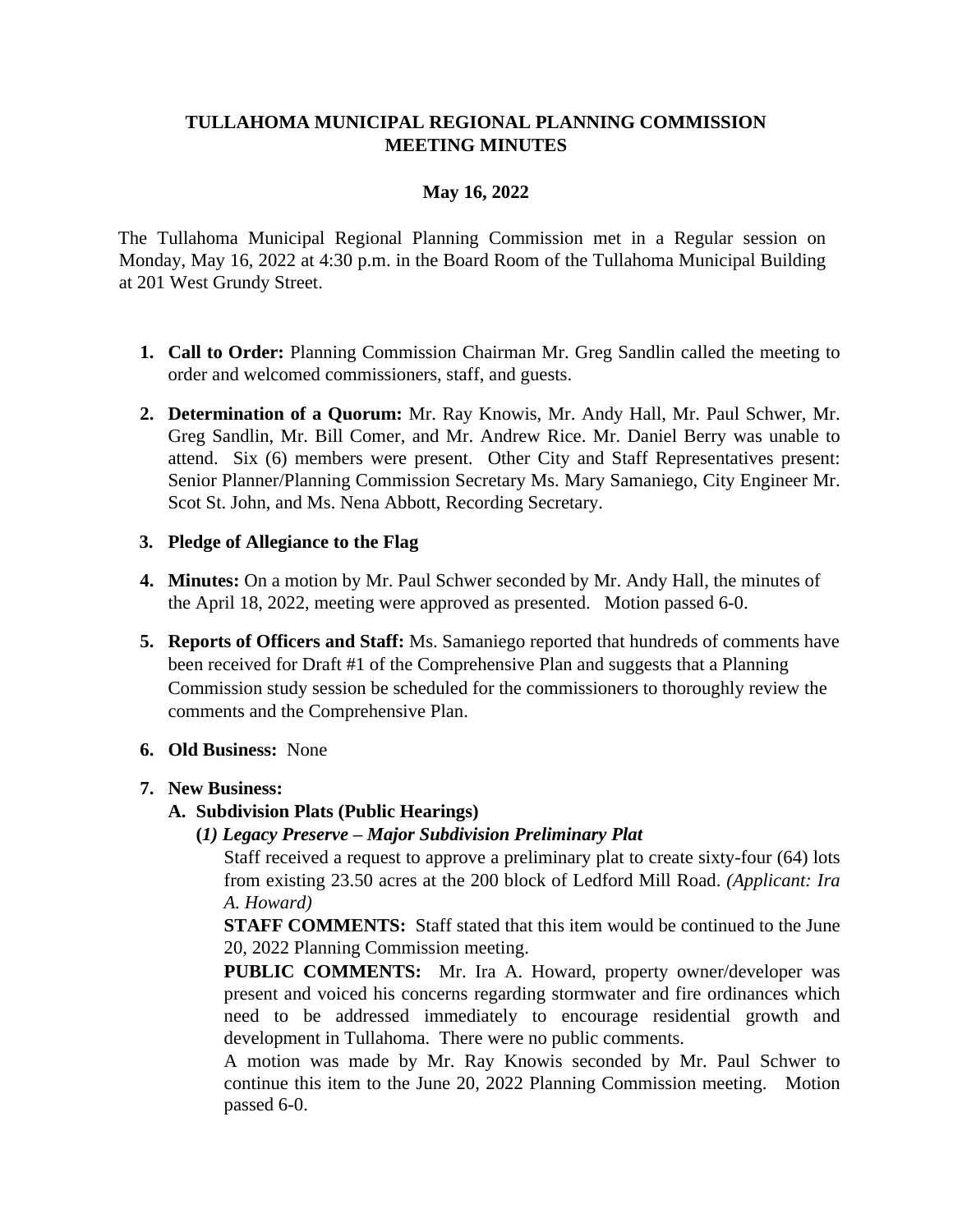#### **(***2) Tisha Estates – Major Subdivision Preliminary Plat*

Staff received a request to approve a preliminary plat to create fifty-three (53) lots from existing 27.17 acres at the 100 block of Stewart Street. *(Applicant: Joe Denby)*

**STAFF COMMENTS:** Staff stated that this item would be continued to the June 20, 2022 Planning Commission meeting.

**PUBLIC COMMENTS:** There were no public comments.

A motion was made by Mr. Paul Schwer seconded by Mr. Andrew Rice to continue this item to the June 20, 2022 Planning Commission meeting. Motion passed 6-0.

#### **(3***) Shields – Minor Subdivision Final Plat*

Staff received a request to approve a final plat to create three (3) lots from existing 4.98 acres at 2041 W. Lincoln Street (Coffee County Tax Map 126, Parcel 006.00). *(Applicant: Debra Shields)*

**STAFF COMMENTS:** Staff recommends approval of the final plat subject to all staff comments.

**PUBLIC COMMENTS:** Mr. Nicholas Northcutt, land surveyor of record was present to answer any project questions. There were no public comments.

A motion was made by Mr. Paul Schwer seconded by Mr. Ray Knowis to approve the final plat subject to all staff comments. Motion passed 6-0.

### **B. Zoning Text Amendment (Public Hearing)**

#### **(***1) Franklin County text amendment request*

Staff received a request to approve a text amendment to Franklin County Zoning Resolution to revise the setbacks for the Mixed-Use Districts in Franklin County. *(Applicant: Franklin County Planning & Zoning Department)*

**STAFF COMMENTS:** Staff recommends approval of this request and that a favorable recommendation be forwarded to the Franklin County Planning & Zoning Department.

**PUBLIC COMMENTS:** There were no public comments.

A motion was made by Mr. Paul Schwer seconded by Mr. Ray Knowis to forward the request to the Franklin County Planning & Zoning Department with a favorable recommendation. Motion passed 6-0.

- **8. Next Meeting –** Monday, June 20, 2022 at 4:30 p.m.
- **9. Adjourn –** There being no further business, a motion was made by Mr. Andrew Rice seconded by Mr. Ray Knowis to adjourn the meeting. Motion passed 6-0.